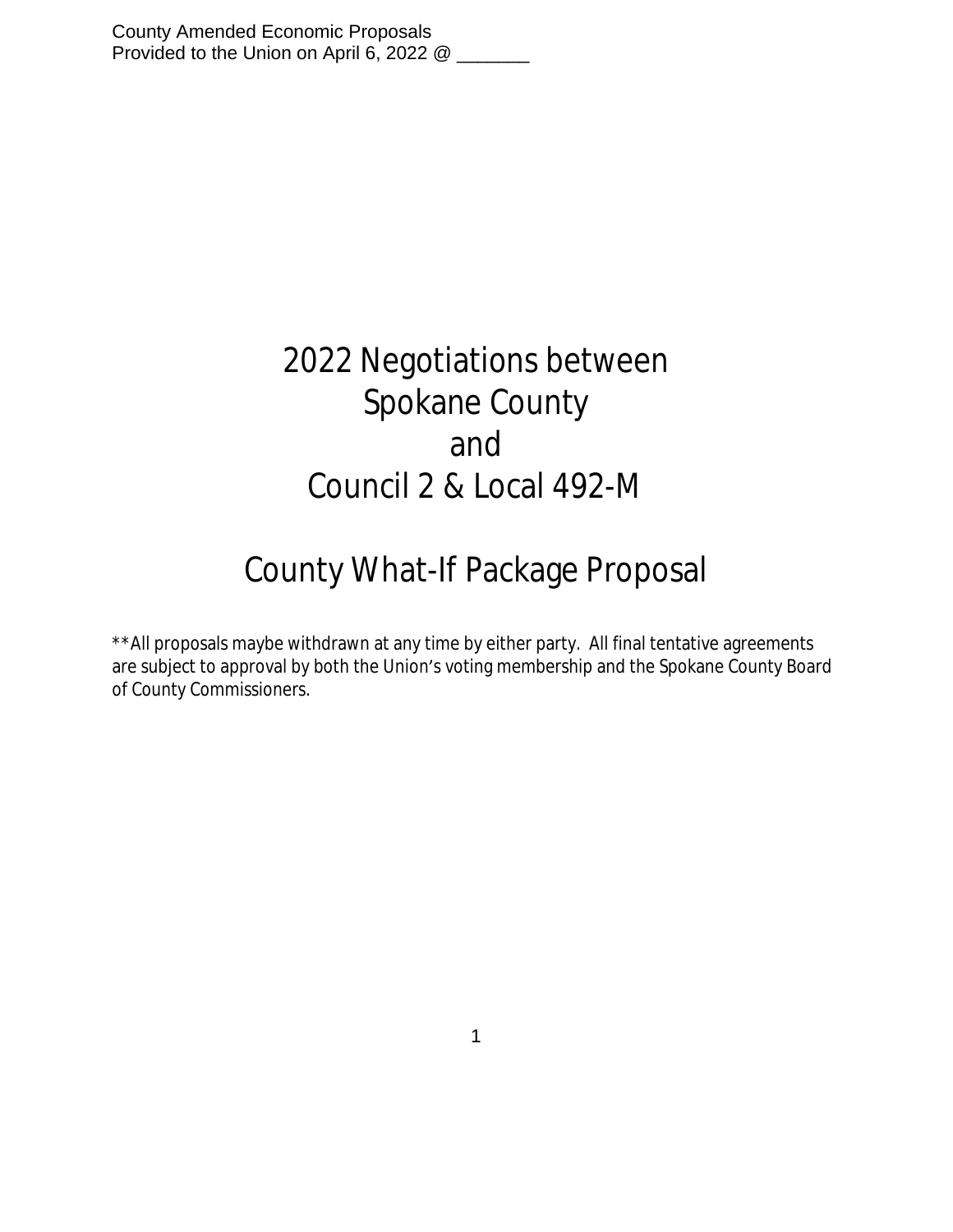County Amended Economic Proposals Provided to the Union on April 6, 2022 @

The following what-if package proposal was verbally expressed to the Union on April 14, 2022 at 3:36PM. The package proposals is as follows:

## **The County will agree to the following**:

## **Wages:**

- **- Effective the first full pay period following ratification and the Board of County Commissioners approving the agreement, all employees will be placed on the new wage scale for their classification at the step closest to their current base hourly rate, without taking a pay decrease. In addition, all scales will increase by three (3.00%) percent on the same date.**
- **- Effective either January 1, 2023 or the first full pay period following January 1, 2023 (if normal pay has been implemented), the wage scales will be increased by 3.00%.**
- **- Effective either January 1, 2024 or the first full pay period following January 1, 2024 (if normal pay has been implemented), the wage scales will be increased by 3.00%.**

**Holidays:**

- **- Add Juneteenth as a fixed holiday observed on June 19th every year**
- **- Add one additional floating holiday**

**FTO Pay:**

**- Effective January 1, 2021 Upon ratification, all members who are working as a FTO (Field Training Officer) will be compensated eight (8) hours paid time off of (straight time with no ability to cash it out) per month, when actively training.**

**Service Enhancement Pay:**

**- Upon completion of ten (10) years of service, employees will receive service enhancement pay equal to a 5.12% wage increase. Implementation shall occur upon ratification and be applied to all existing employees with ten (10) years or more of service within the Mental Health department.**

**If the Union agrees to the following:**

**Holidays:**

**- Agrees to the County's proposed changes in Article 8.1 & 8.2**

**Health Insurance**

**- Agrees to the County's revised health insurance language**

**Retention Bonus**

**- Maintain status quo on amounts and payment schedule**